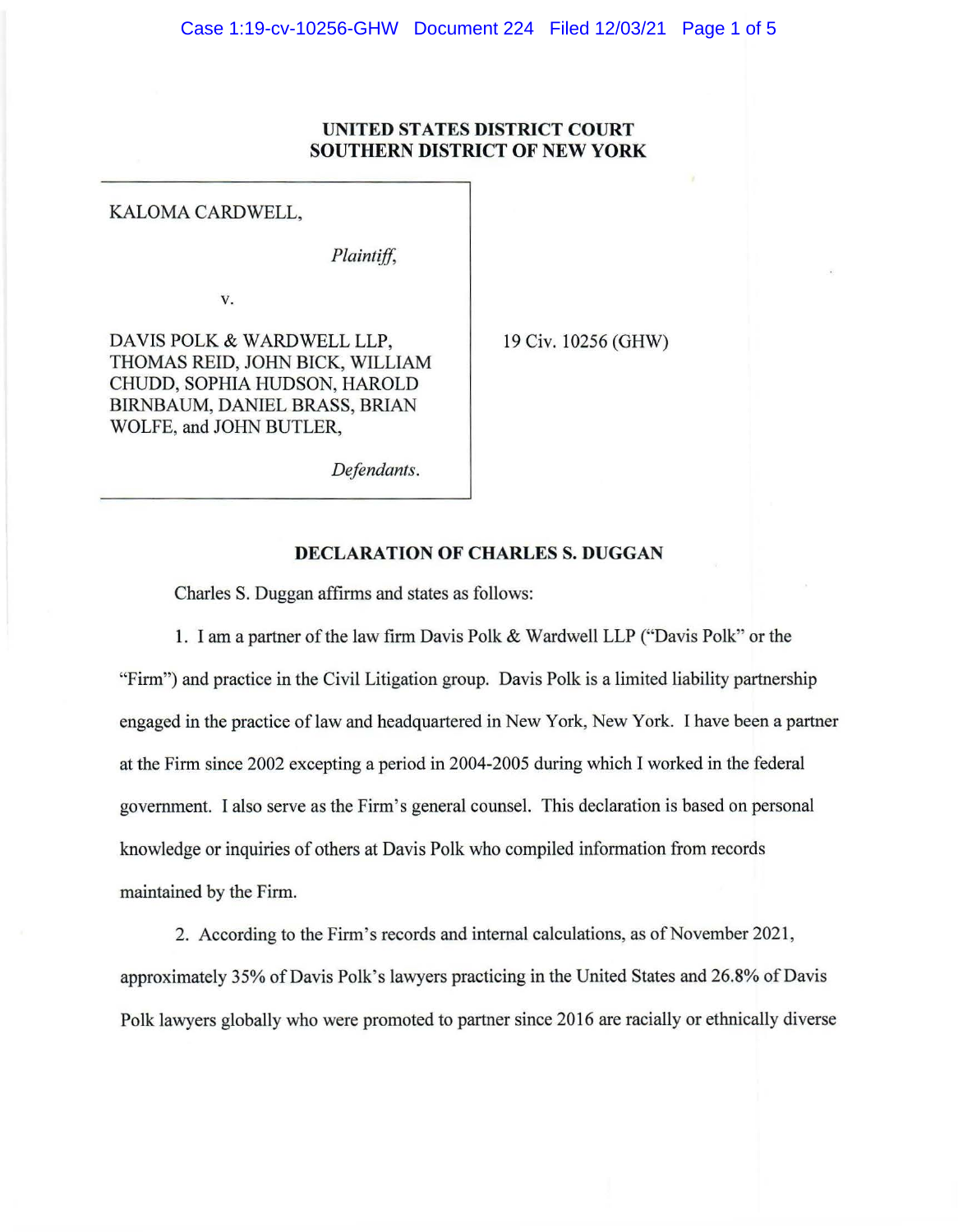#### Case 1:19-cv-10256-GHW Document 224 Filed 12/03/21 Page 2 of 5

and/or LGBTQ+.<sup>1</sup> The Firm's records reflect that Davis Polk lawyers speak 49 languages and come from 52 countries. Four of the Firm's partners self-identify as Black or African American, including one partner in the Corporate department.

3. Davis Polk has a "lockstep" compensation schedule for associates depending on class year, generally determined by the year of graduation from law school (except for a very small number of specialized associates). The following chart sets forth the lockstep annual salary and bonus compensation for associates in the class of 2014 for each year from 2014 through 2021. As a general matter, bonuses are paid in December to associates in good standing (or, where a different month is indicated, as of such time) and are generally pro-rated for associates employed for less than the full period in respect of which the payment is made.

| Year | <b>Salary</b>                                      | <b>Bonus</b>                           |
|------|----------------------------------------------------|----------------------------------------|
| 2014 | \$160,000                                          | \$15,000                               |
| 2015 | \$160,000                                          | \$15,000                               |
| 2016 | \$170,000 through 6/30/16<br>\$190,000 from 7/1/16 | \$25,000                               |
| 2017 | \$210,000                                          | \$50,000                               |
| 2018 | \$235,000 through 6/30/18<br>\$255,000 from 7/1/18 | \$15,000 (July)<br>\$65,000 (December) |
| 2019 | \$280,000                                          | \$80,000                               |
| 2020 | \$305,000                                          | \$127,000                              |
| 2021 | \$325,000 through 6/30/21<br>\$350,000 from 7/1/21 | \$64,000 (September)                   |

Kalama Cardwell was paid a salary and bonus consistent with this paragraph during his tenure at the Firm.

<sup>&</sup>lt;sup>1</sup> For purposes of this statement, lawyers are racially or ethnically diverse if they are identified in the Firm's records as American Indian or Alaska Native, Asian, Black or African American, Hispanic or Latino, Native Hawaiian or Other Pacific Islander, or "Two or More Races."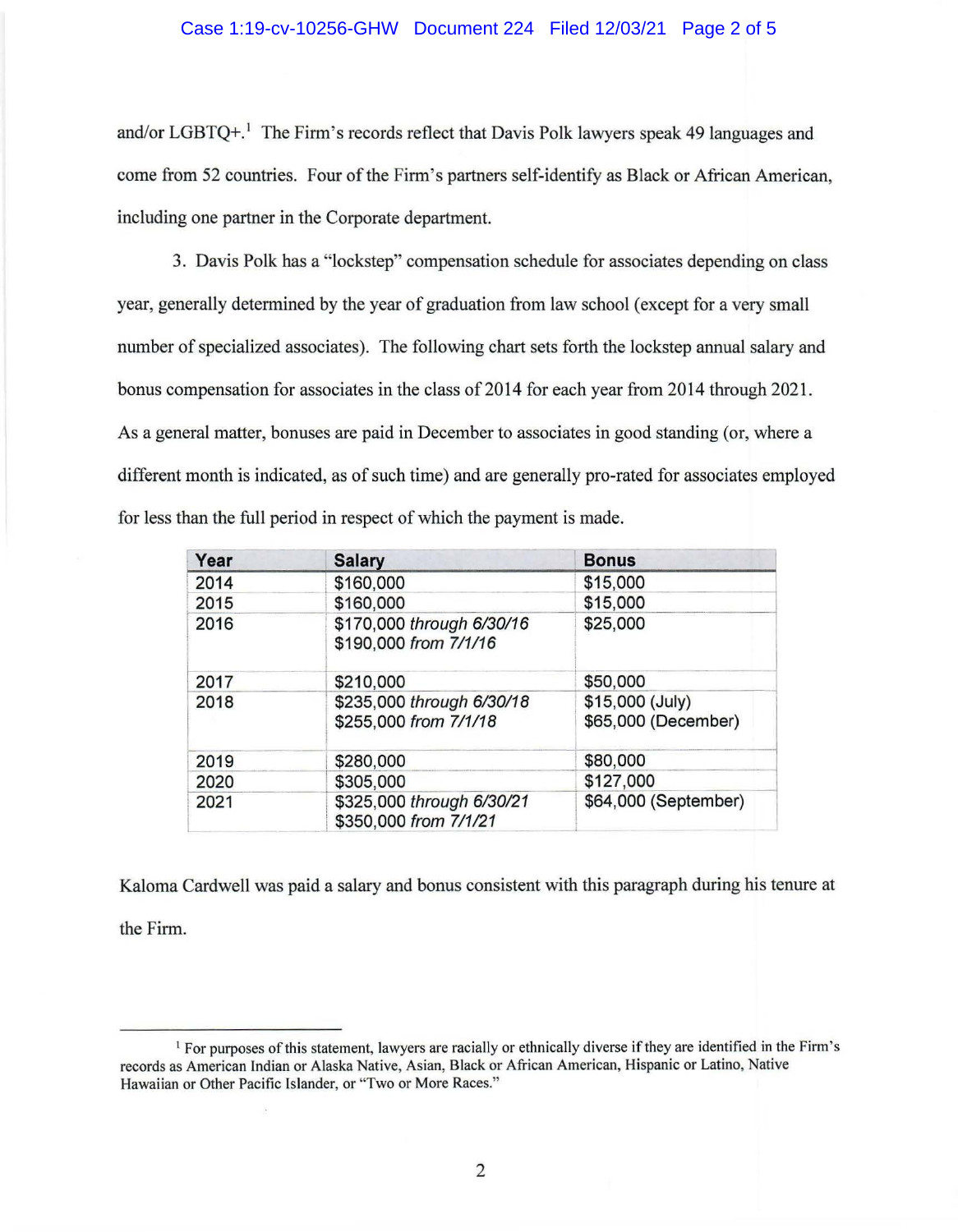### Case 1:19-cv-10256-GHW Document 224 Filed 12/03/21 Page 3 of 5

4. In his Second Set of Requests to Defendants for Production of Documents, Mr.

Cardwell identified twelve associates by name that he contends are "comparators." None of these twelve associates is still employed at Davis Polk, and none of them was promoted above the level of an associate while at Davis Polk. Of these twelve associates, the Firm's records identify one (anonymized for purposes of this litigation as Associate 2) as Black or African-American, three as Asian and one as Hispanic or Latino. The following chart sets forth the class year of each of the twelve associates.

| <b>Associate</b> | <b>Class Year</b> |
|------------------|-------------------|
| Associate 1      | 2014              |
| Associate 2      | 2013              |
| Associate 3      | 2012              |
| Associate 4      | 2014              |
| Associate 5      | 2012              |
| Associate 6      | 2014              |
| Associate 7      | 2011              |
| Associate 8      | 2014              |
| Associate 9      | 2012              |
| Associate 10     | 2014              |
| Associate 11     | 2014              |
| Associate 12     | 2014              |

5. An internal Davis Polk email dated August 15, 2016 and produced in discovery identifies five associates as "available to be staffed on credit matters." (Buergel Decl. Ex. 36) (DPW SDNY-000144553.) Four of these five associates are identified in the Firm's records as White (two men and two women) and one as Asian (a woman).

6. In the substantial majority of cases, new associates who begin working in the Corporate department immediately after graduation from law school are not initially assigned to any particular practice group within the Corporate department, but instead complete two rotations of six months each in two of the Corporate practice areas. At the end of the two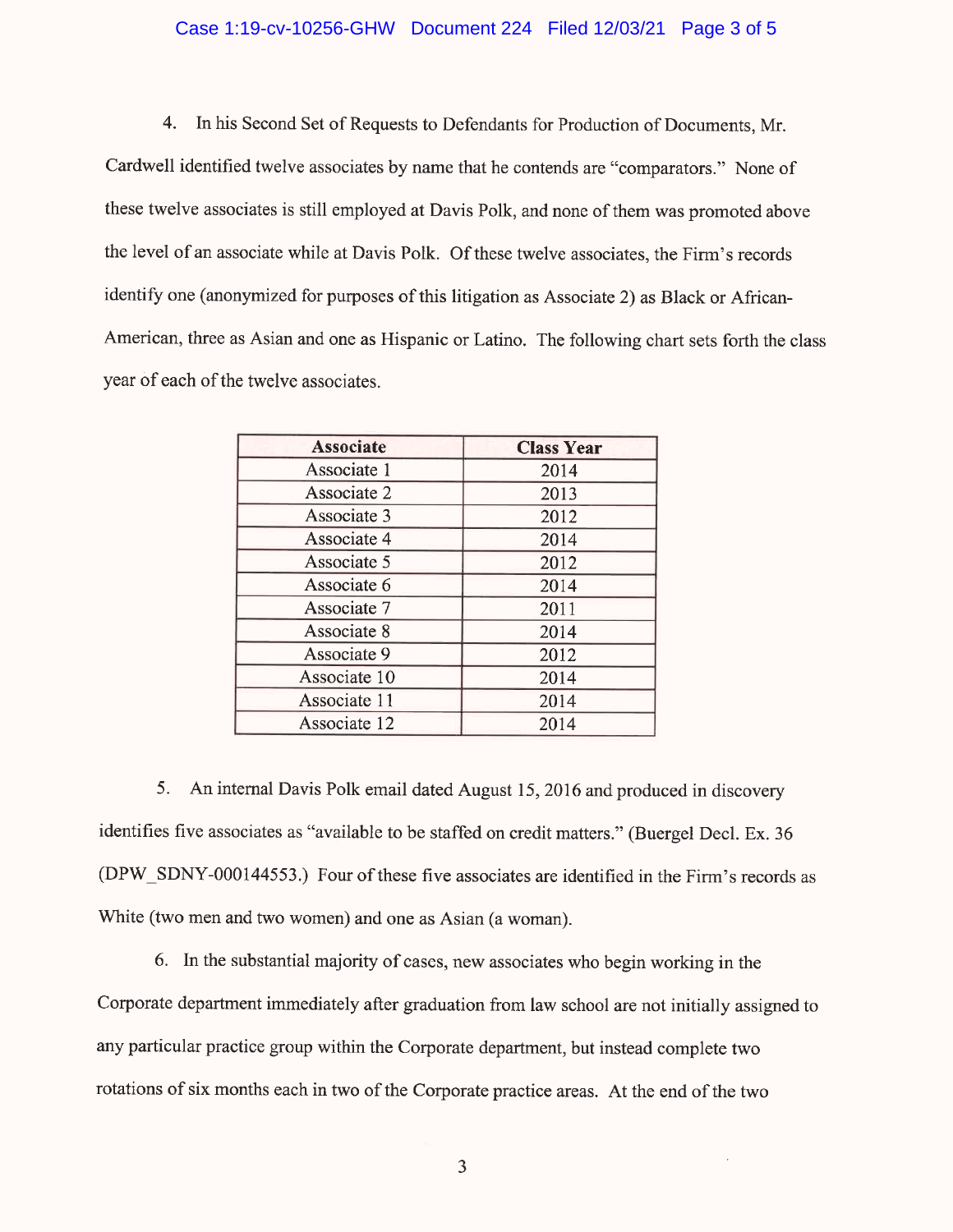#### Case 1:19-cv-10256-GHW Document 224 Filed 12/03/21 Page 4 of 5

rotations, these first-year associates generally assign to one of the practice groups permanently. First-year associates customarily receive an interim performance review upon completing their first six-month rotation and an annual review following completion of the second six-month rotation.

7. Davis Polk at times informs associates that it is time for the associate to begin looking for alternative employment. During the period when Mr. Cardwell was employed by Davis Polk, the Firm typically advised associates at the time of conveying such a message that they would be afforded a period of three months of continued employment during which to seek other employment.

8. To my knowledge, Davis Polk learned for the first time in May 2018 that Mr. Cardwell had in April 2018 supplemented the administrative charge he had previously filed with the Equal Employment Opportunity Commission ("EEOC") and, in addition, that Mr. Cardwell had previously responded to the position statement that Davis Polk had submitted in December 2017 to the New York State Division of Human Rights ("NYSDHR"). To my knowledge, as of May 2018, Davis Polk had not received a copy of Mr. Cardwell's response to Davis Polk's position statement, and Davis Polk did not receive a copy of Mr. Cardwell's response until November 20, 2019, when a copy was provided to Davis Polk in response to a FOIL request submitted on the Firm's behalf on November 19, 2019.

9. I understand that Mr. Cardwell has alleged that he sent an email on or about December 5, 2016, to Carey Dunne, a then-partner of the Firm, with respect to an entity called Geo Group, which had been a client of the Firm. The Firm's records reflect that, as of the time Mr. Cardwell sent his December 2016 email to Mr. Dunne, the Firm was no longer representing Geo Group and had not performed any work for Geo Group for several months.

4